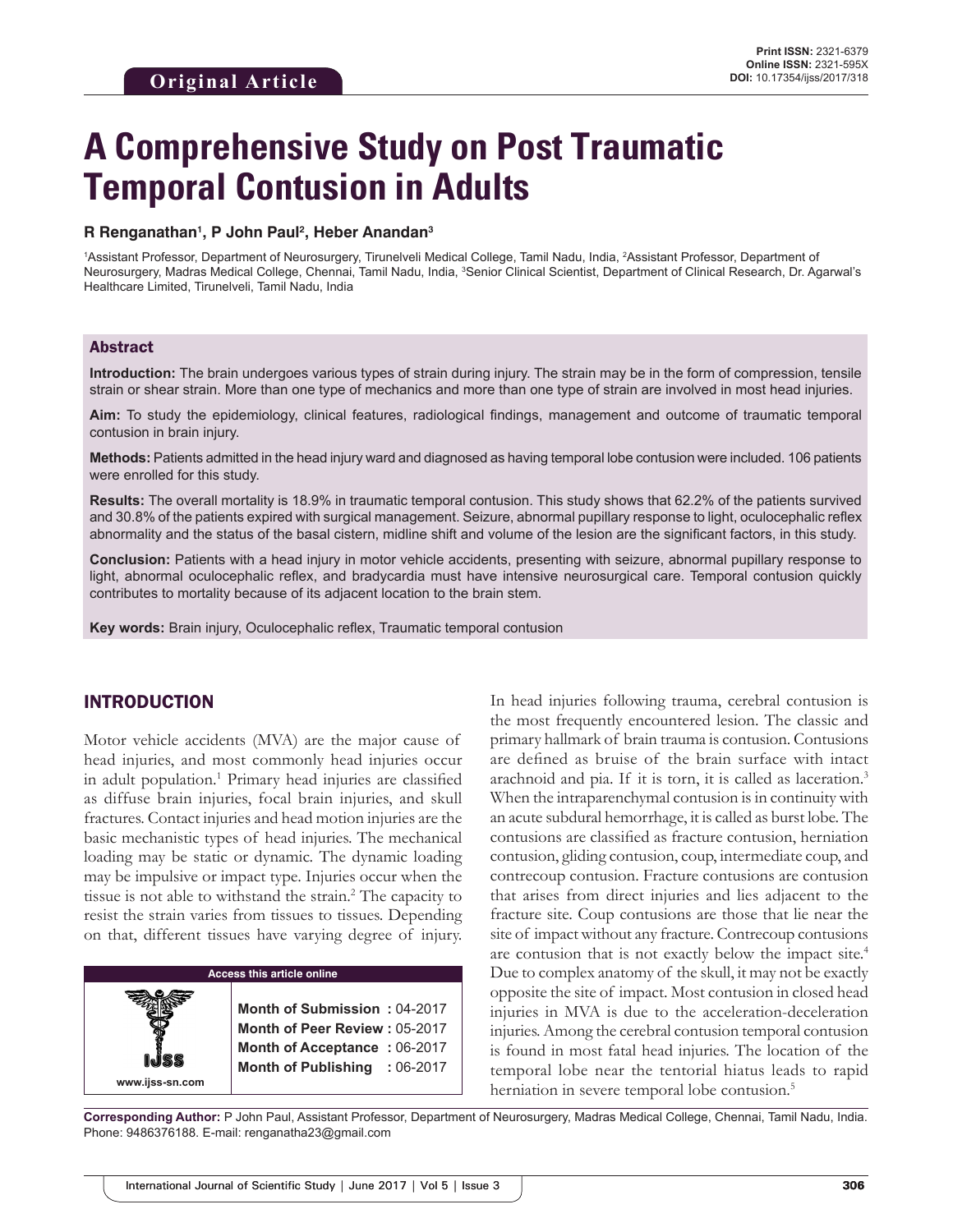#### **Aim**

To study the epidemiology, clinical features, radiological findings, management, and outcome of traumatic temporal contusion in brain injury.

## MATERIALS AND METHODS

This study is a prospective observational study. In this study, the epidemiological features, clinical findings and radiological findings that are routinely used to assess and to decide about the management of patients with post traumatic temporal contusion patients are analyzed. This study was conducted on the patients admitted in the head injury ward and diagnosed as having temporal lobe contusion at the Institute of Neurology, Rajiv Gandhi Government General Hospital, Chennai, Tamil Nadu, India.

#### **Inclusion Criteria**

Adults with unilateral temporal contusion following trauma.

#### **Exclusion Criteria**

Patients treated and referred from other hospitals, patients with history of any previous intracranial procedures, patients with other associated parenchymal injuries, patients with bleeding diathesis, patients taking anticoagulant drugs, patients with any comorbid medical illness (diabetes mellitus, hypertension, renal failure, and chronic alcoholism), patients with other system injuries, and patients under the influence of alcohol. About 131 patients were enrolled for the study. 25 patients were excluded from this study based on the exclusion criteria mentioned above. The remaining 106 patients were enrolled for this study.

A detailed history about the patients diagnosed to have temporal contusion following head injury. The variable factors such as age, sex, mode of injury, time interval between injury and admission, loss of consciousness (LOC), seizures, vomiting, and ear, nose, throat (ENT) bleed were noted. Then, a detailed clinical examination was done and the status of the pupils reaction to light, size, extraocular movements/doll s eye movement, and glasgow coma scale (GCS) were noted. Speech assessment was not included in this observational study. All the patients underwent routine investigations that include complete blood count, blood sugar, urea, creatinine, electrolytes, bleeding time, clotting time, blood grouping typing, urine albumin, sugar, deposits, X-ray chest posteroanterior view, and computed tomography (CT) scan brain plain with bone window. The CT scan brain images were analyzed to know the side, size, site of contusion, midline shift, and status of the basal cistern. The volume is calculated by the ellipsoid method, 1/2 x abc. (a) Greatest diameter in the CT scan slice, (b) diameter measured 90° to a, and (c) vertical height measured by the number of the slice. Patients with temporal contusion >20 ml, with midline shift more than 5 mm, with basal cistern effaced, with GCS <8 and progressive neurological deterioration referable to the lesion as per the brain trauma foundation surgical guidelines were operated and others are managed conservatively.4

# RESULTS

A total of 106 patients with traumatic temporal contusion are included in this study. Among the 106 patients, most of them were in the age group of 21-30, followed by 31-40 then 41-50 and 51-60 age. 90 patients were between 21 and 60 years of age. Among the 106 patients, there are 101 males and 5 females. Males met with maximum head injuries. Temporal contusion caused by MVA predominantly occurs in 90 patients followed by fall (11) and assault (5) (Table 1).

In this study, there is a history of LOC in 83 patients, vomiting in 73, and ENT bleed in 24, and seizure in 32 patients. All the above clinical history is analyzed by Chi-square test individually for the outcome (Table 2).

Majority of the patients in our study were admitted with GCS 9-12 followed by patients with GCS 13-15. 7 patients presented with GCS 3-8 (Table 3).

GCS score for 39 patients deteriorated on the day of admission, and 67 patients remain stable (Table 4).

The pupillary response was normal in 60 patients, 31 show sluggish reaction (A) and 15 patients have no pupillary response (B) to light. Among the operated group 21 survived and 2 expired. 111 patients operated under Group B survived and 1 expired (Figure 1).

Asymmetry of the pupils is noticed in 39 patients. Oculocephalic reflex is absent in 6 and impaired in 48 cases. Out of 38 patients with asymmetry operated, 26 survived, and 12 expired, the 1 patient conservatively managed expired (Figure 2).

A total of 68 patients had pulse rate in the normal range, and bradycardia was noted in about 38 patients.

Right sided temporal contusion was present in 62 cases and left side contusion in 44 patients (Table 5).

By applying the ellipsoid method, the size of the contusion was measured. The volume >20 ml was presented in 15 patients, between 11 and 20 in 38 patients and <10 ml in 53 patients (Table 6).

In the CT scan brain, there is no midline shift in 52 patients.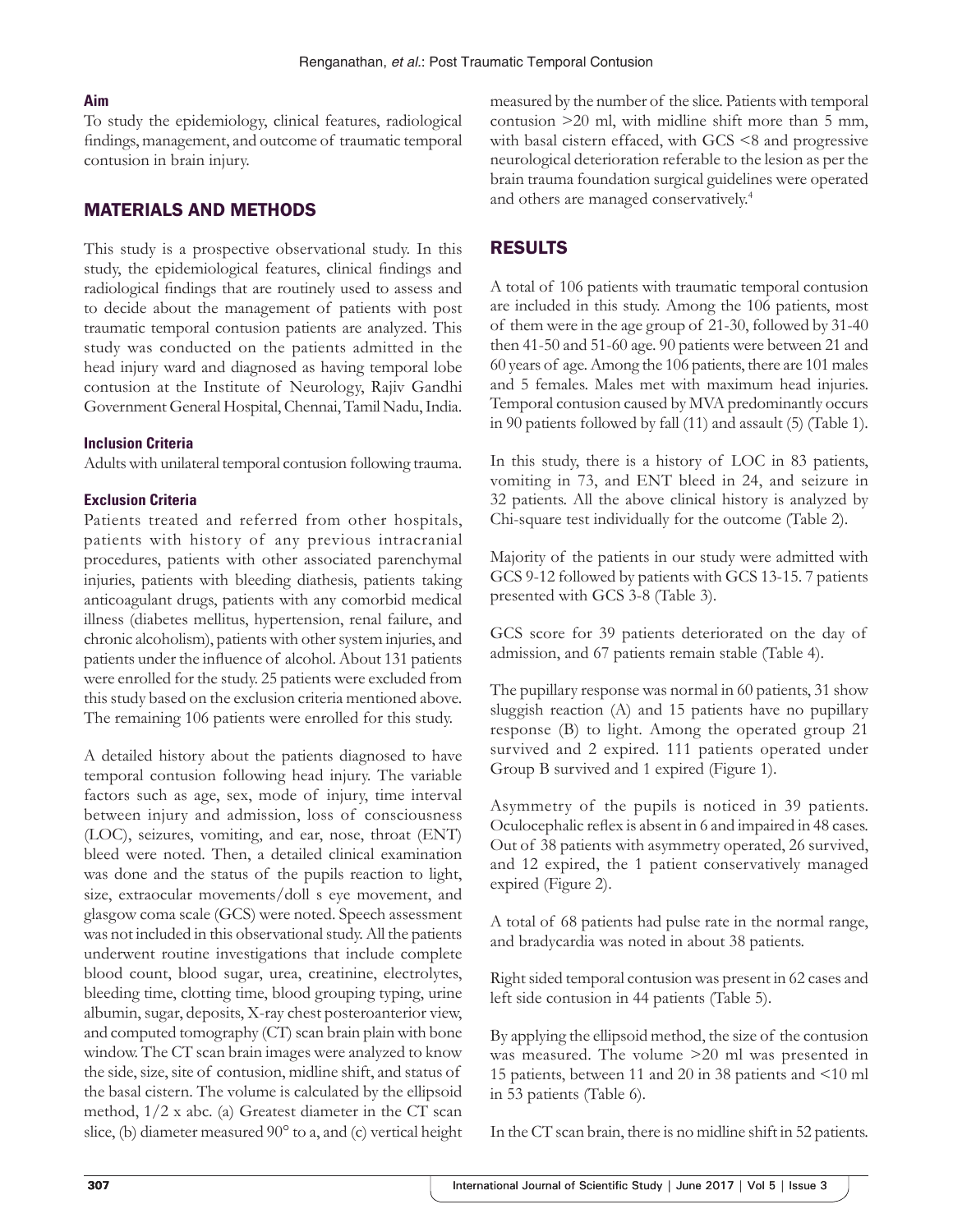

**Figure 1: Pupillary response to light**



**Figure 2: Asymmetry of pupils**

#### **Table 1: Distribution of mode of injury**

| <b>Patients</b> |
|-----------------|
| 90              |
| 11              |
| 5               |
| 106             |
|                 |

RTA: Road traffic accident

#### **Table 2: Clinical features**

| <b>Clinical features</b> | Number of patients $(n=106)$ |
|--------------------------|------------------------------|
| Seizure                  | 32                           |
| Vomiting                 | 73                           |
| <b>ENT bleed</b>         | 24                           |
| LOC.                     | 83                           |

ENT: Ear, nose, throat and LOC: Loss of consciousness

| <b>Table 3: GCS on admission</b> |                           |
|----------------------------------|---------------------------|
| <b>GCS</b>                       | <b>Number of patients</b> |
| $3 - 8$                          |                           |
| $9 - 12$                         | 51                        |
| $13 - 15$                        | 48                        |
| Total                            | 106                       |
| $\sim$<br>.                      |                           |

GCS: Glasgow coma scale

## **Table 4: GCS on deterioration**

| <b>GCS</b>       | <b>Number of patients</b> |
|------------------|---------------------------|
| Deterioration    | 39                        |
| No deterioration | 67                        |
| Total            | 106                       |

GCS: Glasgow coma scale

A total of 39 patients has midline shift more than 5 mm (Table 7).

The CT scan brain shows fully effaced cistern in 32 patients, partially effaced in 24 patients and open cistern in 50 patients (Table 8).

A total of 39 patients are managed by surgical procedures and 67 patients are managed conservatively (Table 9).

Out of 106 patients treated for traumatic temporal contusion, 86 survived, and 20 expired. Among the 20 patients, expired 8 are treated conservatively, and 12 have undergone decompressive craniectomy and evacuation of the contusion (Table 10).

# **Table 5: Side of contusion**

| <b>Side</b> | <b>Number of patients</b> |
|-------------|---------------------------|
| Left        | 44                        |
| Right       | 62                        |
| Total       | 106                       |

## **Table 6: Size of the contusion**

| Size (ml) | <b>Number of patients</b> |
|-----------|---------------------------|
| 10<       | 53                        |
| $11 - 20$ | 38                        |
| >20       | 15                        |
| Total     | 106                       |

## **Table 7: Midline shift‑CT scan brain**

| <b>Shift</b>            | <b>Number of patients</b> |
|-------------------------|---------------------------|
| No shift                | 52                        |
| $< 5$ mm                | 15                        |
| $>5$ mm                 | 39                        |
| Total                   | 106                       |
| CT: Computed tomography |                           |

ography

## **Table 8: Status of the basal cistern**

| <b>Status</b>     | <b>Number of patients</b> |
|-------------------|---------------------------|
| Open              | 50                        |
| Partially effaced | 24                        |
| Fully effaced     | 32                        |
| Total             | 106                       |

| <b>Table 9: Management</b> |                           |
|----------------------------|---------------------------|
| <b>Management</b>          | <b>Number of patients</b> |
| Conservative               | 67                        |
| Surgery                    | 39                        |
| Total                      | 106                       |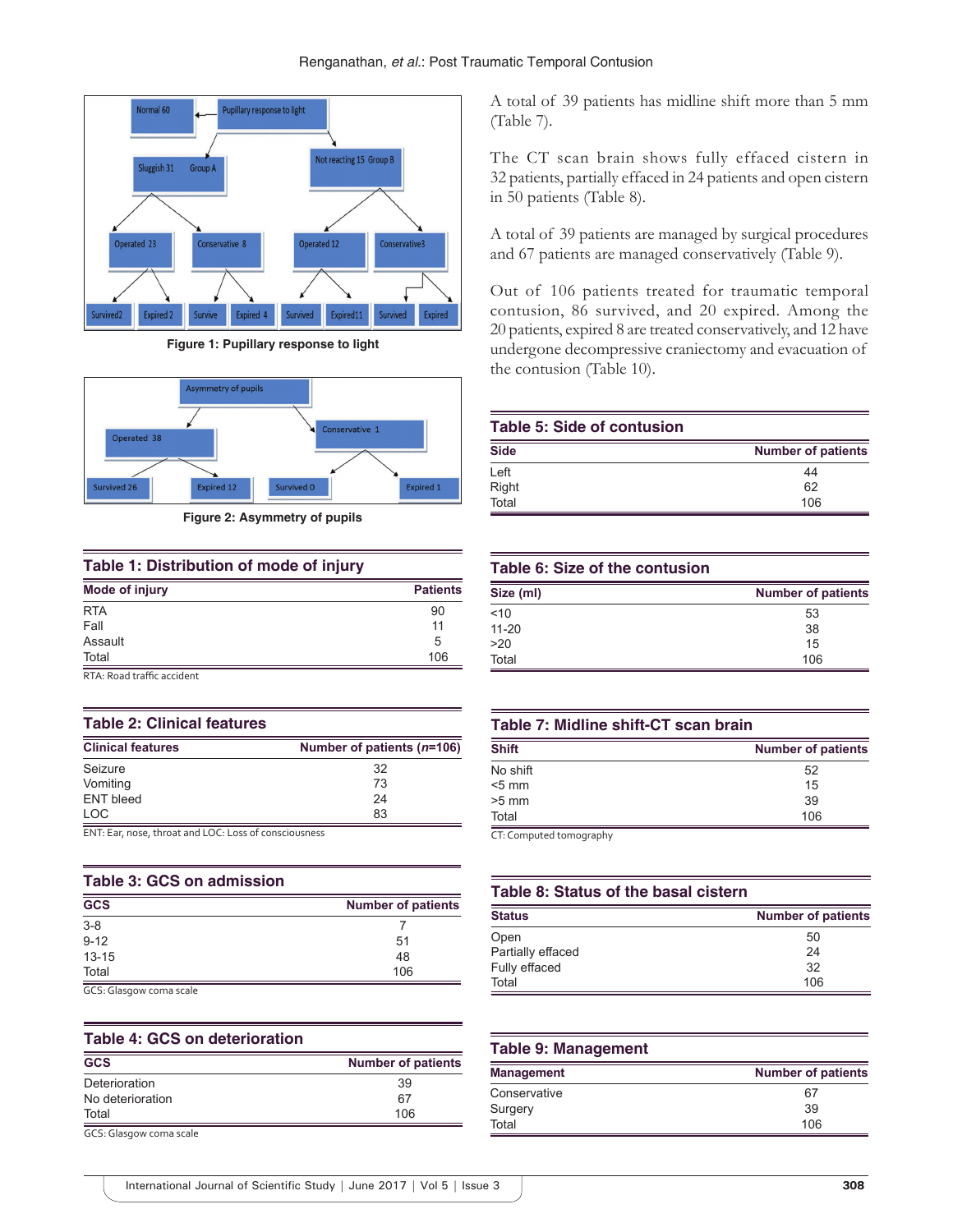| <b>Table 10: Outcome</b> |                                 |
|--------------------------|---------------------------------|
| <b>Outcome</b>           | <b>Total number of patients</b> |
| Alive                    | 86                              |
| Expired                  | 20                              |
| Total                    | 106                             |

On analyzing the results of this study, MVA are the main mode of head injury. The males who are in the age group between 21 and 60 years are the main victims. Even though LOC, vomiting, seizure, and ENT bleed are the clinical features with decreasing order of frequency, this study shows, seizure as the significant factor for the outcome in patients with traumatic temporal contusion. This study also shows that low admission GCS and abnormal pupillary response to light, abnormal oculocephalic reflex, and bradycardia are significant factors for the outcome of the patients with traumatic temporal contusion. This study concluded the status of the basal cistern, midline shift more than 5 mm and size of the temporal contusion more than 20 ml have more significance for the outcome of the head injury patients with temporal lobe contusion. The outcome of the patients treated by decompressive craniectomy and evacuation of the contusion shows 30.8% mortality and 69.2% survival.

# **DISCUSSION**

In this study, it was observed that road traffic accidents were the common mode of injury most of the victims in MVA were males in the age group of 21-60 in this study. The National Crimes Records Bureau, accidental deaths and suicides in India, mentioned that most of the victims in MVA were in the age group 25-65 years (51.9%) and males constitute 85% of them.<sup>6</sup>

This study on post traumatic temporal contusion shows contrecoup temporal contusion was on the higher side, in concurrence with. The study by Tandon *et al.*, at All India Institute of Medical Sciences also mentioned that contrecoup contusions were found in most severe head injury patients.<sup>7</sup>

According to Tandon *et al.*, pupillary abnormalities occur in most of the operated cases of temporal contusion, this study also shows pupillary abnormalities were present in most of the patients surgically managed.7

Basal cistern effacement was noticed in CT scan brain of most patients with volume more than 30 ml. This observation supports Andrews, about the effect of intracerebral hematoma and the risk of brainstem compression.

GCS deterioration was observed in patients with contusion volume between 11 and 20 ml. Choksey *et al.*, in his retrospective series on the determinants of the outcome in patients with acute intracerebral hematoma mentioned that contusion volume more than 16 ml were more prone for deterioration.<sup>8</sup>

As mentioned by White *et al.*, in his original article on early progression of traumatic cerebral contusion; characterization and risk factors, in this study, significant increase in the volume of the contusion was observed in patients with low GCS score.<sup>9</sup>

All of the patients with basal cistern effaced, conservatively treated, expired and patients who were operated had litter better outcome. This also goes well with the Ross Bullock, who mentioned that outcome in basal cistern effacement was worst and surgery must be done irrespective of the GCS of the patients who have basal cistern effacement.<sup>10,11</sup>

Decompressive craniectomy with evacuation of the contusion is the common surgical procedure performed in patients with temporal contusion. No temporal lobectomy was performed. As mentioned by Motah *et al.* better outcome is noticed in patients who underwent decompressive craniectomy.<sup>12</sup>

# **CONCLUSION**

Temporal lobe contusion occurs usually with MVA. Severe contusions with low GCS score contribute to mortality in such patients. Patients with head injury in MVA, presenting with seizure, abnormal pupillary response to light, abnormal oculocephalic reflex, and bradycardia must have intensive neurosurgical care. CT scan brain should be done at the earliest. The size of the contusion, the status of the basal cistern and midline shift must be noted to find out the patients who need surgical management. All patients with deteriorating GCS must be evaluated by repeating the CT scan brain and reassess the radiological findings. This help to change the management strategy from conservative to surgical, acting as good clinical markers and lifesaving parameters.

GCS of the patients, abnormal pupillary response to light, abnormal oculocephalic reflex, bradycardia, and the radiological findings suggesting size >20 ml, status of the basal cistern and midline shift are really useful prognosticators of temporal lobe contusion. Temporal contusion quickly contributes to mortality because of its adjacent location to the brain stem.

Prevention is better than cure. Hence, civilians should be strictly instructed to follow the traffic regulation rules,